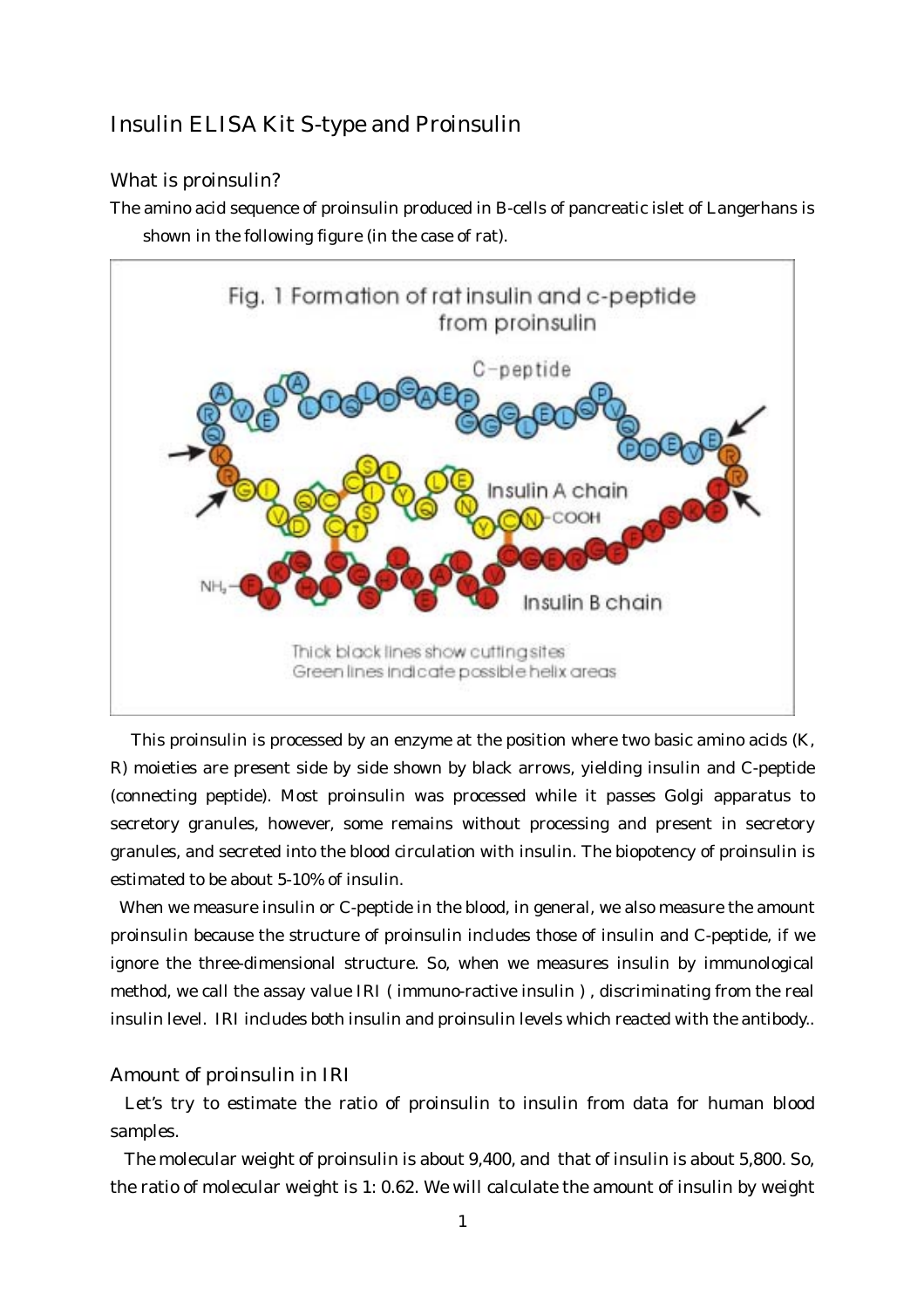as 24U/mg according to international standard preparation.

| Normal levels (fasting) |  |  |
|-------------------------|--|--|
|-------------------------|--|--|

| Proinsulin, pmol/l           | Reporter            |
|------------------------------|---------------------|
| $ 3.3 \sim 10.1$ (mean:4.47) | Hampton, 1988       |
| $1.5 \sim 27$ (mean:14.25)   | <b>Naylor, 1987</b> |
| $15.8 \pm 3.3$               | Yoshioka, 1988      |

If we takes the mean, it ranges  $4.5 \sim 14.28$  pmol/ml

1 pmol/l of proinsulin is  $9400 \text{pg/ml} = 9.4 \text{pg/ml}$ 

so  $4.5 \sim 14.28$  pmol/l =  $43 \sim 134$  pg/ml

Insulin equivalent from the difference in molecular weight,  $27 \sim 83$  pg/ml

As normal fasting level of insulin in human subject is about  $10 \mu U/ml$ 

 $= 10/24$  ng/ml=420pg/ml. This means 10~30% of IRI may be proinsulin.

#### Does ratio of proinsulin to insulin change?

According to clinical reports, the blood proinsulin ratio increases in various cases.

NIDDM Type II diabetes mellitus

In both fasting state and glucose administration, blood levels of proinsulin and the ratio to insulin were reported to be higher in NIDDM patients than in normal subjects. This tendency is more obvious in those patients who show high fasting blood sugar and obesity. Continuous insulin secretion caused by higher blood sugar may results in the secretion of immature secretory granules.

IDDM Type I diabetes mellitus

In the case of untreated subjects, blood insulin levels are low because of impaired biosynthesis of insulin. But in many cases, insulin-treated patients have produced insulin antibody to exogenous insulin, and show higher blood proinsulin levels. This may be due to the binding of proinsulin to insulin antibody which causes the retardation of metabolism of proinsulin. Even some untreated patients show higher proinsulin levels because the presence of antibody.

#### **Obesity**

High proinsulin levels are observed in obesity.

As in NIDDM, acceleration of biosynthesis-secretion process by the increase of insulin secretion may cause the release of immature secretory granules.

Insulinoma

In insulinoma patients, hyperproinsulinemia is more obvious than the increase in insulin and C-peptide levels, which is helpful in diagnosis of insulinoma.

Familial hyperproinsulinemia

In hereditary occurring hyperproinsulinemia observed in some families, IRI in secretory granules consisted mostly of proinsulin. This is caused by some abnormality of processing enzyme from proinsulin to insulin, or by possible point mutation in proinsulin gene which produces stable proinsulin against processing enzyme.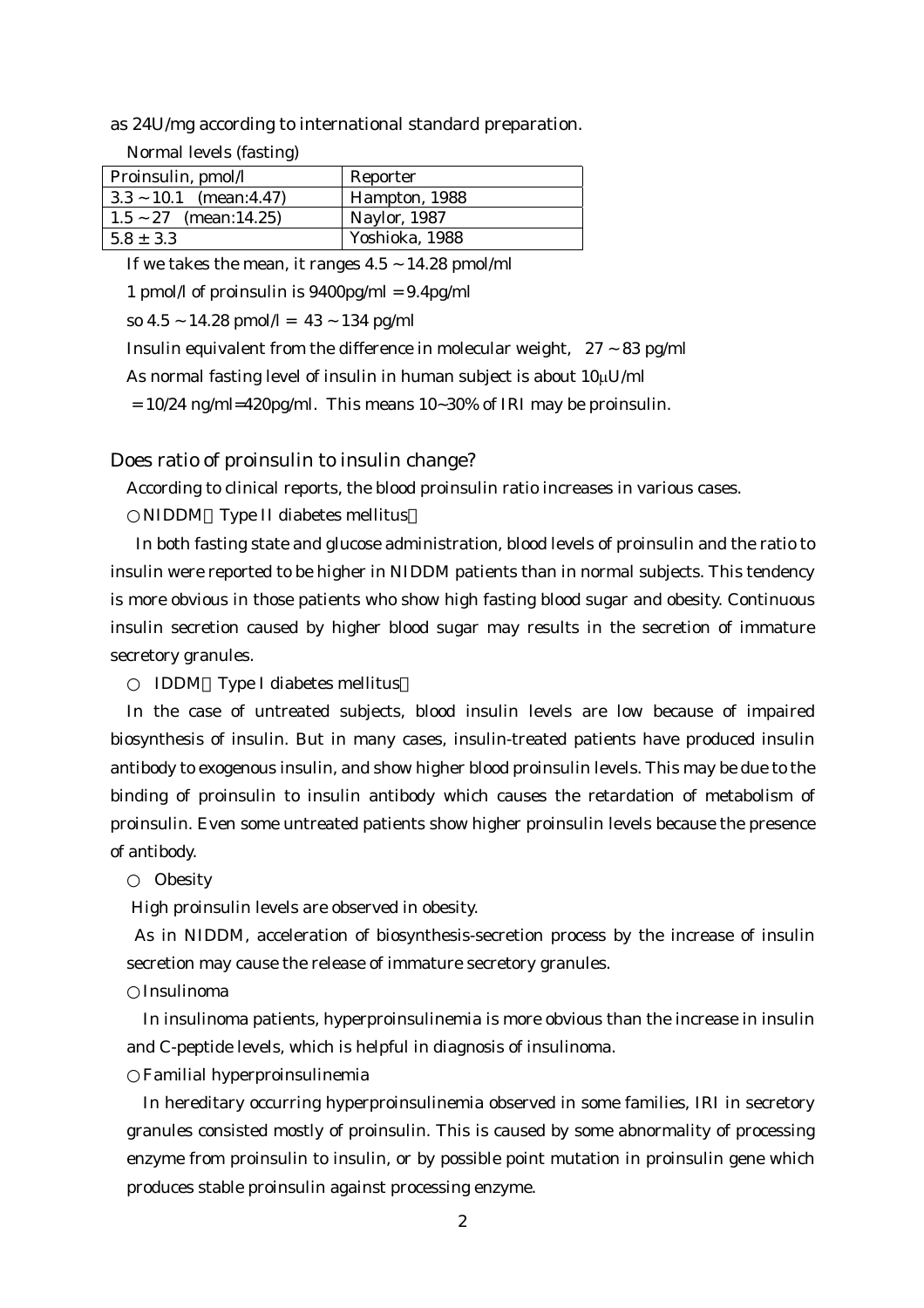Hyperthyroidism

Increase in gluconeogenesis caused by thyroid hormones results in hyperglycemia, and promote insulin biosynthesis and release, which also increases proinsulin secretion.

As stated above, in most cases, the ratio of proinsulin to insulin may reflect the situation of insulin biosynthetic process.

Highly specific insulin ELISA kit, S-type

We are providing ordinary assay kits(T, U, UE) and high specific assay kits for insulin(S).

S-type has a very low cross-reactivity to proinsulin.

We tried a recovery test by adding proinsulin to assay samples. The assay results are shown below. It proved that proinsulin added to the samples only slightly increased the insulin assay value. This means we can measure insulin precisely in the presence of proinsulin.

| Rat proinsulin added<br>ng/ml | Assay value as insulin<br>ng/ml | <b>Influence</b><br>assay value added (%) |
|-------------------------------|---------------------------------|-------------------------------------------|
|                               | 1.00                            |                                           |
| $1.0\,$                       | 1.01                            | 1.0                                       |
| 2.0                           | 1.03                            | $1.5\,$                                   |
| 4.0                           | 1.07                            | $1.8\,$                                   |
|                               | .19                             | 2.4                                       |

Recovery test of proinsulin to rat serum sample n=2

Recovery test of proinsulin to mouse serum sample n=2

| Mouse proinsulin added Assay value as insulin |       | <b>Influence</b>      |
|-----------------------------------------------|-------|-----------------------|
| ng/ml                                         | ng/ml | assay value added (%) |
|                                               | 106.0 |                       |
| 100                                           | 106.9 | 0.9                   |
| 500                                           | 112.5 | 1.3                   |
| 5000                                          | 286.0 | 3.6                   |

Comparison of assay values obtained by ordinary kit (T) and specific kit (S) with rat and mouse serum samples.